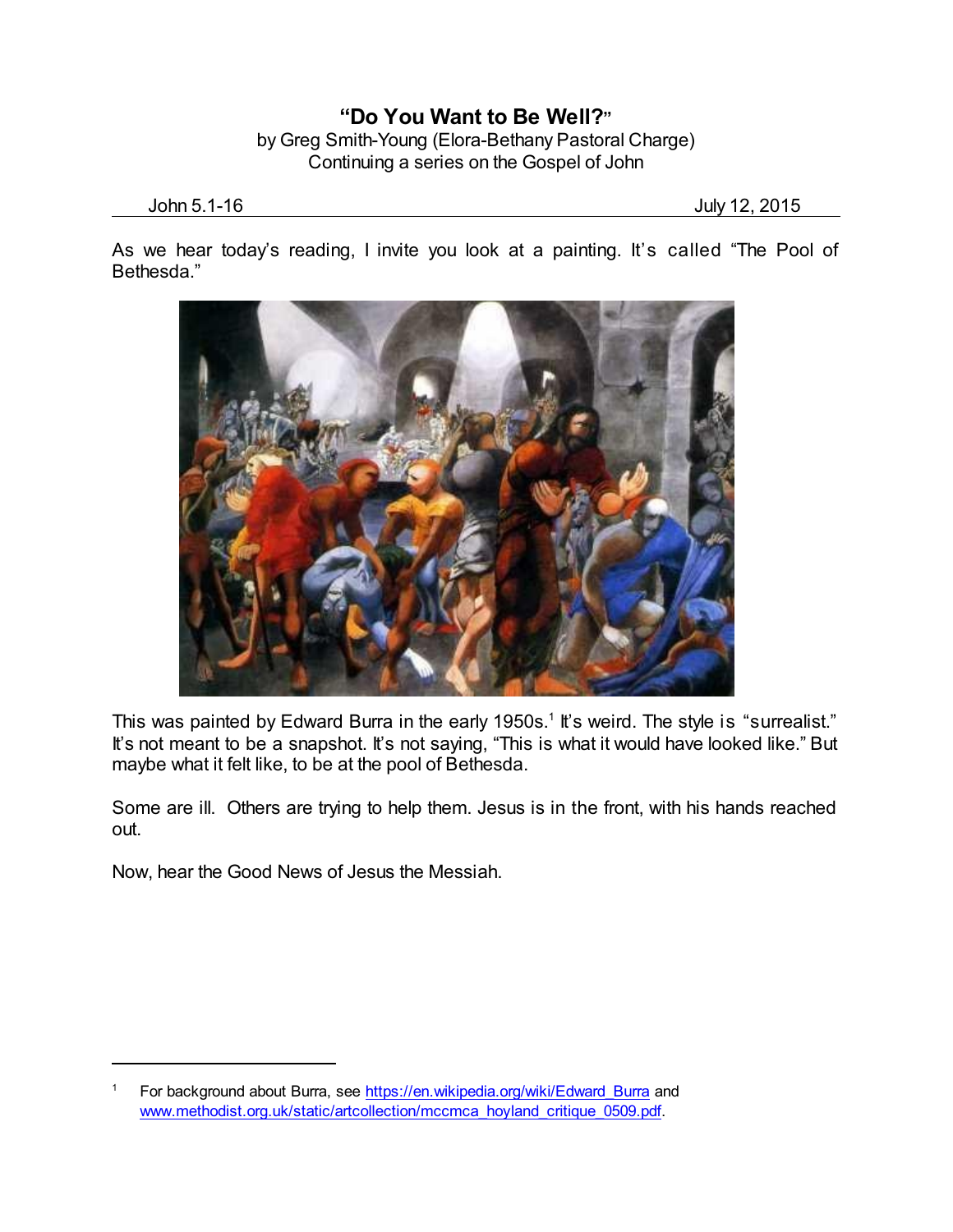Page 2 of 7

After this there was a Jewish festival, and Jesus went up to Jerusalem. In Jerusalem near the Sheep Gate in the north city wall is a pool with the Aramaic name Bethesda. It had five covered porches, and a crowd of people who were sick, blind, lame, and paralyzed sat there. A certain man was there who had been sick for thirty-eight years. When Jesus saw him lying there, knowing that he had already been there a long time, Jesus asked him, "Do you want to get well?"

The sick man answered him, "Sir, I don't have anyone who can put me in the water when it is stirred up. When I'm trying to get to it, someone else has gotten in ahead of me."

> John 5.1-7 Adapted from the Common English Bible

We will continue with that account in a bit. But first, ask yourself where you are in this story. Am I on the outside, watching in unfold? Am I one of those near the pool, waiting for healing? Am I someone who is helping the sick into the water?

Back to Edward Burra's painting. I think it's ugly. I think he meant it to be ugly. For his whole life, he struggled with poor health. He knew what it is to be unwell. It's ugly.

Someone who saw the painting in a gallery, and who had been hospitalized for mental health concerns, said it feels just like that.<sup>2</sup> Ugly.

This does not need to be just about personal health. Burra had seen the Spanish Civil War. He'd lived the London Blitz. A book about Burra's art is called, World Out of Joint.<sup>3</sup> He'd experience the ugly dislocation of our unwell world. So much ugliness . . . sick bodies, sick minds, sick families, sick churches, sick institutions, sick corporations, sick societies, sick creation, sick souls, sick world.

It seems that pool went by different names.<sup>4</sup> One was *Bethesda*. It means "House of Mercy." People went there for mercy. They needed grace. They needed healing. Every so often, the water started bubbling up. They said an angel was stirring it, and if you were the first in when it started, you were cured.<sup>5</sup>

<sup>2</sup> [www.methodist.org.uk/media/829954/dd-explore-devotion-praying-with-art-0313.pdf](http://www.methodist.org.uk/media/829954/dd-explore-devotion-praying-with-art-0313.pdf)

<sup>&</sup>lt;sup>3</sup> Bryan Robertson, World Out of Joint: The Work of Edward Burra (Boston: E. P. Dutton, 1979).

Various manuscripts attest to three names for the pool. Beth-zatha is the one chosen by the majority of scholars on the United Bible Society's Greek New Testament Committee, and used by the NRSV and NET translations. Beth-esda ("House of *Hesed*," "House of Mercy") also has manuscript support, and is used in the KJV, NASB, ESV and NIV. The third name, Beth-saida ("House of the Fisherman"), while used in the CEB, might result from confusion with a likewise-named site in Galilee. See Frederick Dale Bruner, The Gospel of John, A Commentary (Grand Rapids: Eerdmans, 2012), 302.

<sup>5</sup> Earlier translations follow some manuscripts and include this (at the end of v.3 and as v.4): *". . . waiting* for the stirring of the water; for an angel of the Lord went down at certain seasons into the pool, and stirred up the water; whoever stepped in first after the stirring of the water was made well from whatever disease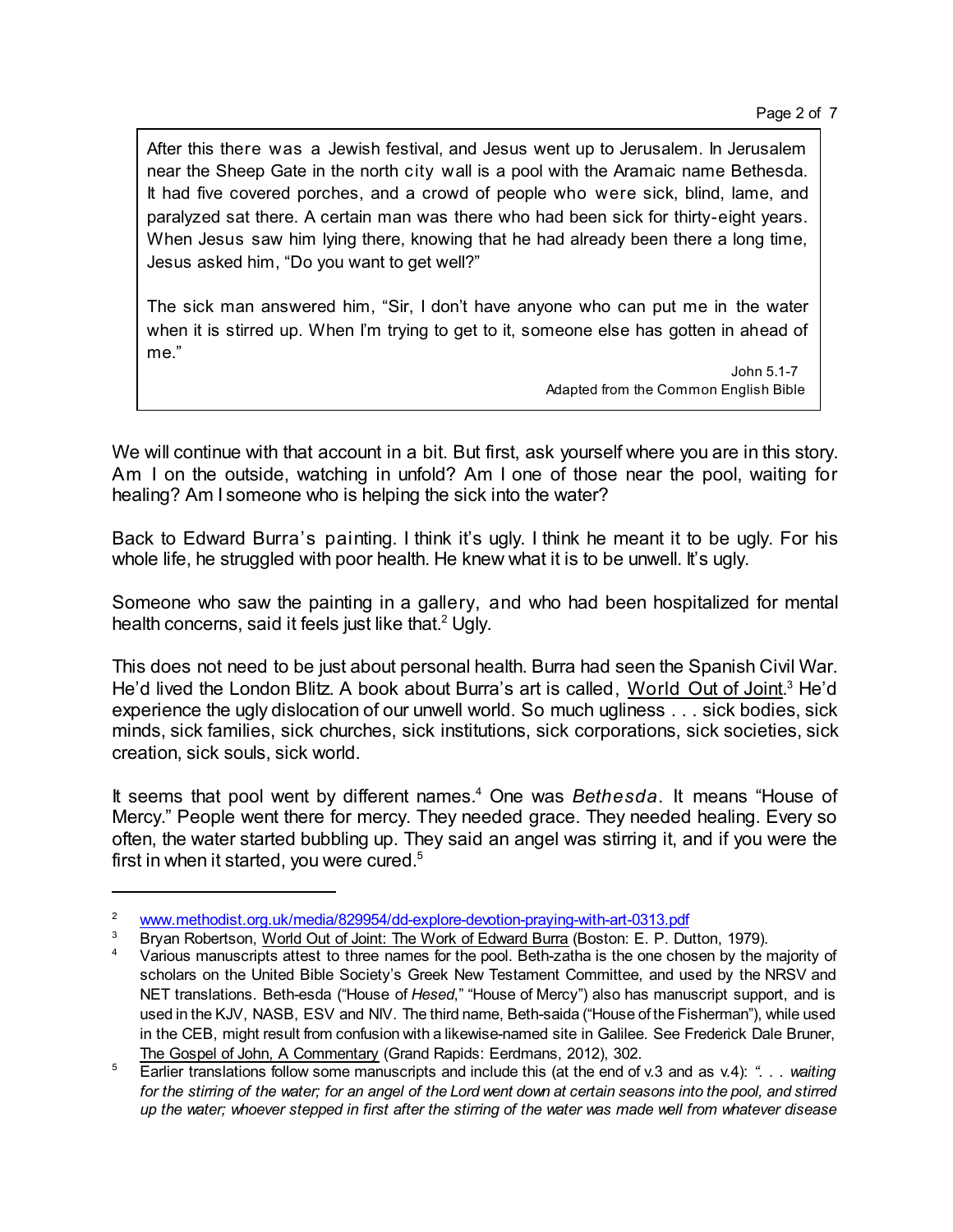Bethesda was outside the city walls. It was not one of those places in travel guides or on tourist maps. It was not one of the sights people were drawn to see. It was ugly. People went up to the Temple. It was beautiful, glorious, majestic. It was a place of God's presence and power.

Except Jesus, the Son of God, goes down to the pool. The ugliness of illness is on full display. He goes where people need help. $6$  That beth-esda promised mercy, but just to those who could get in first. When Jesus went there, Mercy showed up in person. Especially for those who couldn't get in.

II

Here's another painting of the scene, by Dinah Roe Kendell. She came from a family of artists, and after serving as a nurse in the War, she went to art school. There, she became a Christian. She's raised five children, one of whom died in a car accident when he was seventeen. <sup>7</sup> She painted this in 2000, when she was 77.



*that person had."* Modern translations follow more reliable manuscripts and omit this explanation. It was probably added by later scribes as background to what was happening at the pool. While the likelihood is that it was not in the original text of the Gospel of John, it might reflect a reliable tradition. See Bruner, 303, and N. T. Wright, John for Everyone, Part 1 (Louisville: Westminster John Knox, 2004), 55.

<sup>&</sup>lt;sup>6</sup> [https://en.wikipedia.org/wiki/Pool\\_of\\_Bethesda](https://en.wikipedia.org/wiki/Pool_of_Bethesda)

See [www.canterburydiocese.org/media/outlook/winter2014\\_dinahroekendall.pdf](https://www.canterburydiocese.org/media/outlook/winter2014_dinahroekendall.pdf) and [www.prweb.com/releases/2006/01/prweb335250.htm](http://www.prweb.com/releases/2006/01/prweb335250.htm)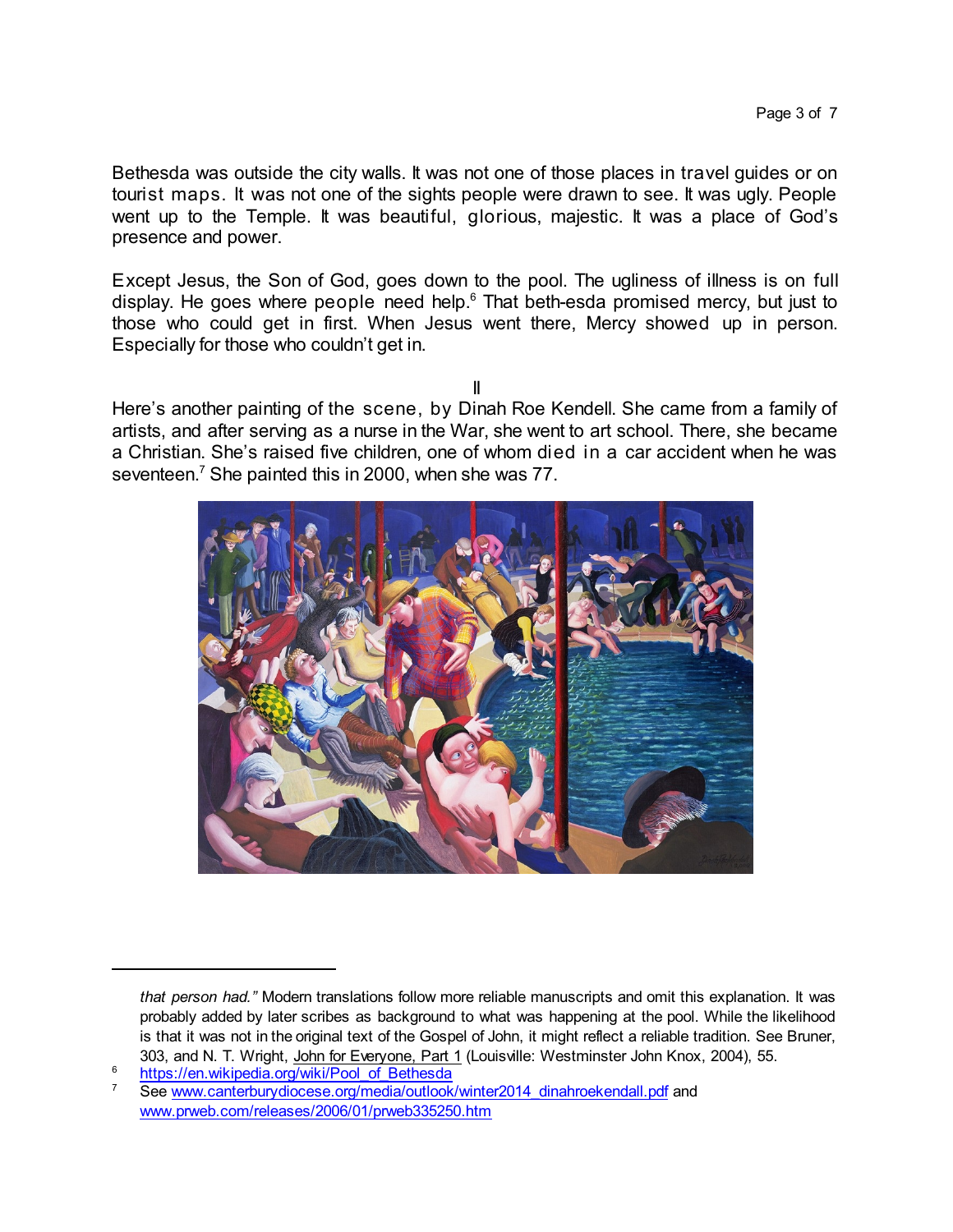Jesus comes to the pool and he finds Harry there. (We don't know the man's name, so I'll call him "Harry.") Jesus meets Harry during one of the annual festivals. Like other Jews, Jesus has made pilgrimage to Jerusalem for it. We don't know which festival. Does it matter? Harry will not be celebrating. Folks heading off in their Sunday-best will not see him. He will be where he always is. By the pool. Not moving.

Poolside Harry has been there 38 years. No cure. He never makes it to the water in time.

Poolside Harry is paralyzed. No wheelchairs back then. No rehab. No special parking. That wouldn't matter here anyway. At Bethesda, everyone needs help.

But no one was helping Harry. At least, that is what he tells Jesus.

*"I've got no one to help me.*"

*"Do you want to get well?"* Jesus asks.

Why wouldn't he?

Well, he's "Poolside Harry." He's been that for almost 40 years! That's who he has become. After you've lived in the ugliness long enough, it becomes part of who you are. You adapt. You fit to it. You cannot imagine anything else. You hate the ugliness. Sickness is not your friend. But you might make a truce with that familiar enemy, and learn to live together.

Will you miss it, when it's gone?

*"Do you want to get well?"*

Again, this is not just about personal illness. We get quite used to any sort of sickness. Climate change, the legacy Residential Schools, clothing made by cheap labour, millions of refugees, and so on. Of course, I want these problems solved. . . . Except . . . am I willing to be changed myself: how I act, what I do, who I am?

*"Do you want to get well?"*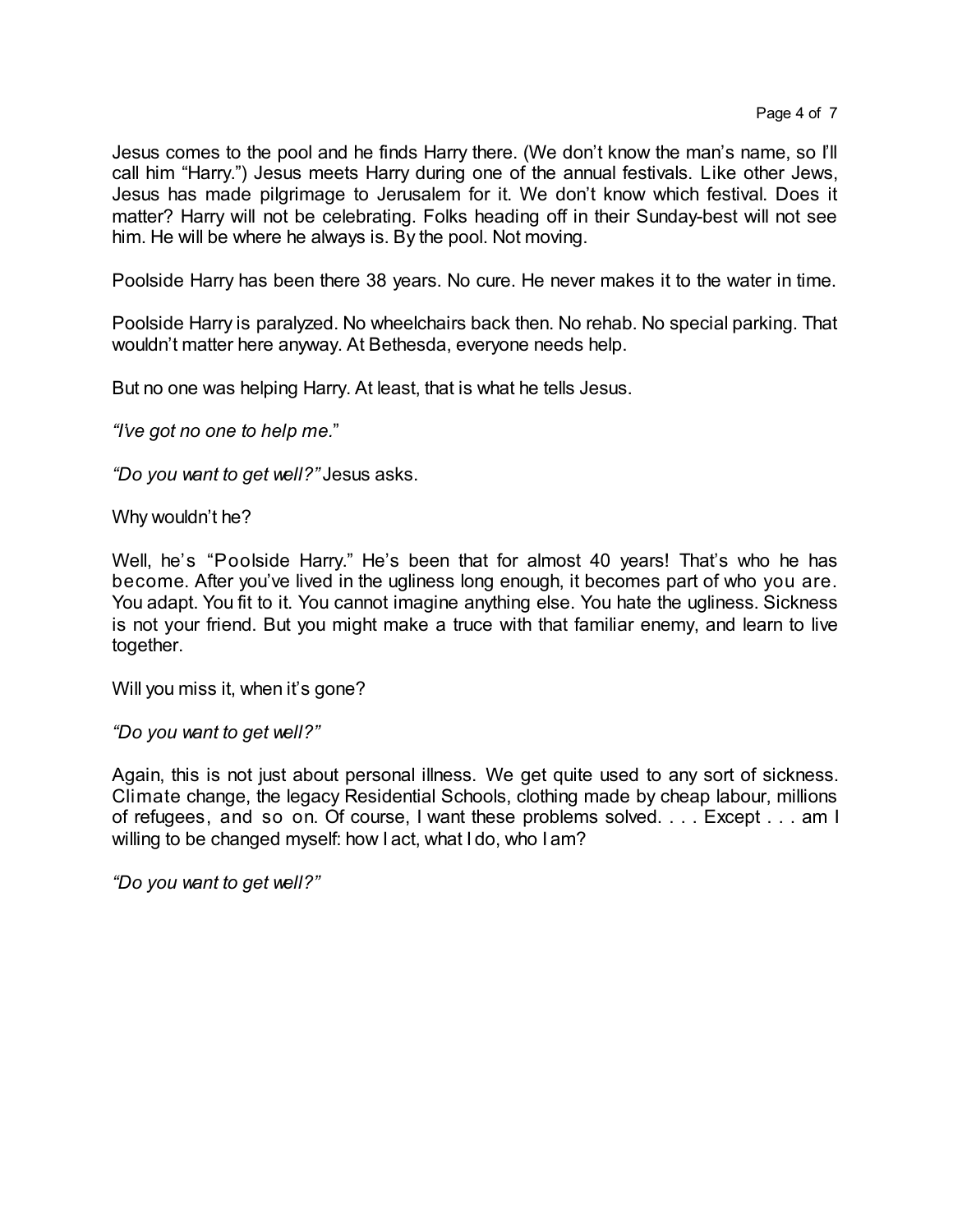III

One more painting. This one has a more classical style. It's by Carl Bloch, a 19<sup>th</sup>-century Danish painter. 8



Let's hear more of the Good News.

Jesus said to the man, "Get up! Pick up your mat. Walk." Immediately the man was well, and he picked up his mat and walked.

> John 5.8-9a Adapted from the Common English Bible

*"Get up!" "Walk!"* Simple commands. *"Get up!" "Walk!"* Nothing "religiousy," flashy, or majestic.<sup>9</sup> No hocus pocus. No big show.

And Harry was well.

The pool had not done it. Not for 38 years. Jesus does it.

It requires no desire on Harry's part, nor any ability. There is no competition to see who gets there first. Jesus does it all.

[https://en.wikipedia.org/wiki/Carl\\_Bloch](https://en.wikipedia.org/wiki/Carl_Bloch)

Bruner, 298.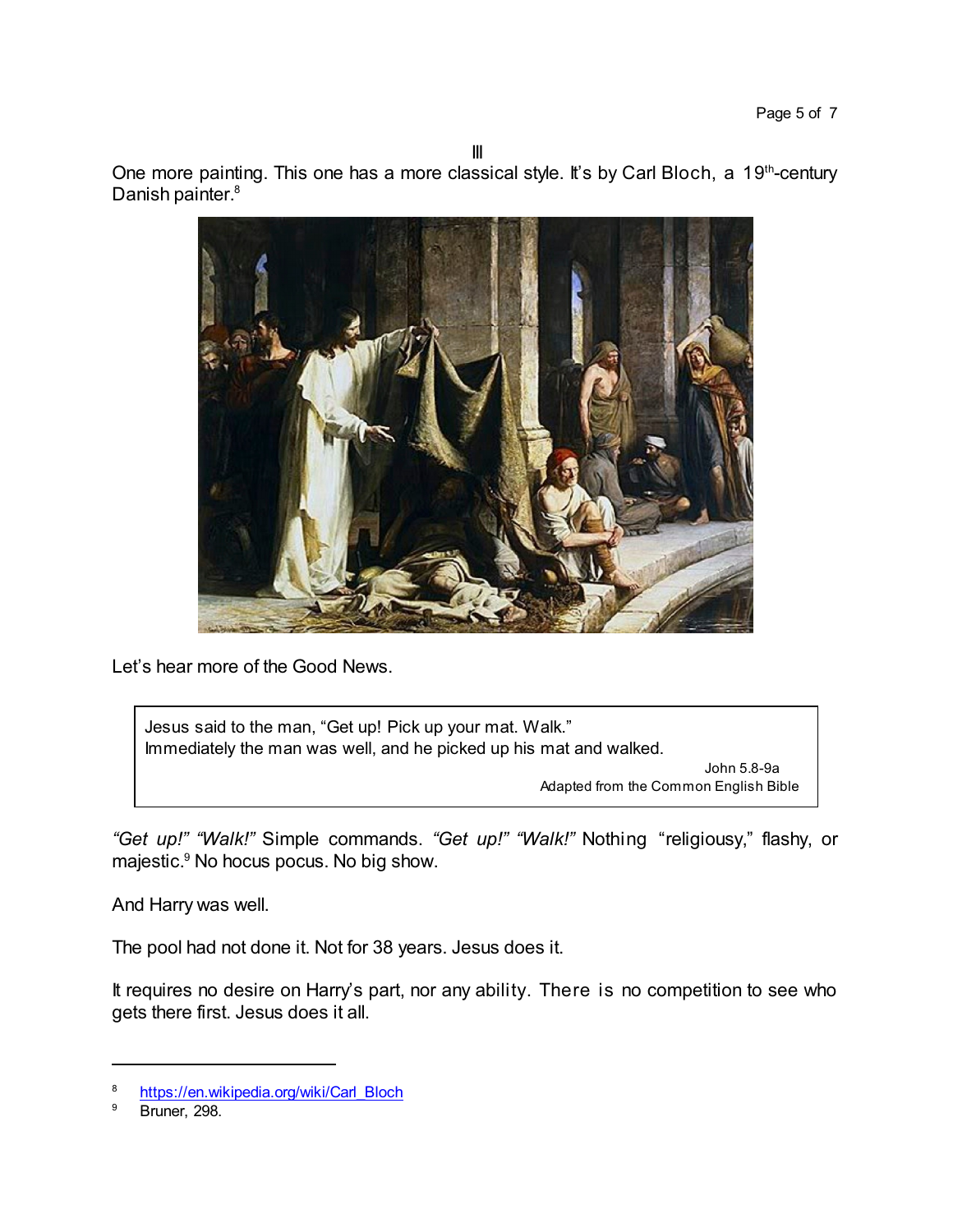Does Harry have faith in Jesus? Well, later we learn he had now idea who it was who healed him. 10

*"Get up!" "Walk!"*

And Harry was well.

In Bloch's painting, we can barely see Harry. Just his legs are in the light . . . his paralyzed legs. That's all we can easily see of Harry. The rest of him is under his blanket.

Jesus pulls back the blanket.

*"Get up."* That's a resurrection word.<sup>11</sup> Jesus gets us up with these foretastes of resurrection. He is bringing new life. He is inaugurating a new creation, by wiping away whatever makes for ugliness, arresting whatever steals wellness, defanging the sting of death.

For all of us, this is very personal. For all of us, this is more than personal. Jesus is giving foretastes of resurrection wherever healing happens in bodies, minds, families, churches, institutions, corporations, societies, souls, creation—anywhere in God's world.

*"All things were made through [Jesus], and without [Jesus] was not any thing made that was made. In [Jesus] was life, and the life was the light of humankind."* 12

Jesus pulls back the blanket so he can see Harry. And so Harry can see the light.

In Jesus, new life is here. In Jesus, new creation is happening. Jesus is bursting it in, in all sorts of places where wellness is needed, and in all sorts of ways.

IV

I skimmed over one part of Jesus' command to Harry. *"Get up. Pick up your mat. Walk."* The "pick up your mat" part causes all sorts of problems.

Here's the end of today's reading:

 $^{10}$  John 5.12-13.<br> $^{11}$  The Greek was

<sup>11</sup> The Greek word that lies behind that command, *egeire*, is often used for resurrection. Wright, 57.

 $12$  John 1.3-4.